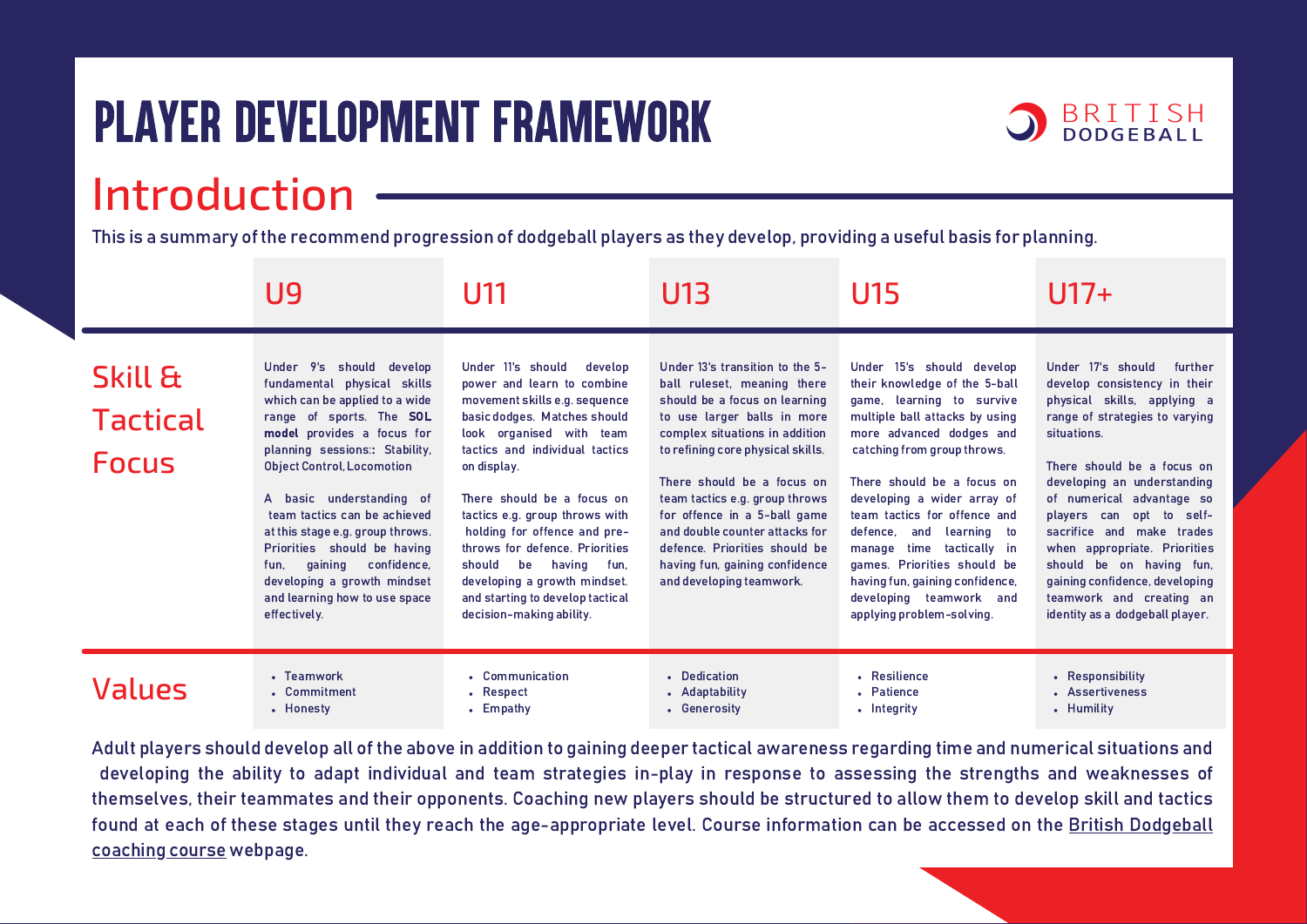## Player Development Framework

Skills



This page outlines the recommended skills-related progression of a dodgeball player as they develop and grow older. Each age group's skills are designed to be built upon and should still be practiced as players advance through each stage.

|                 | U9                                                                                       | U11                                                                            | U13                                                                                                         | U15                                                                                                      | U17+                                                                                                                       |
|-----------------|------------------------------------------------------------------------------------------|--------------------------------------------------------------------------------|-------------------------------------------------------------------------------------------------------------|----------------------------------------------------------------------------------------------------------|----------------------------------------------------------------------------------------------------------------------------|
| <b>Throwing</b> | Develop<br>throwing<br>good<br>technique with grip, elbow<br>position and body rotation. | Develop improved throwing<br>whilst<br>refining<br>power<br>technique.         | Develop improved throwing<br>accuracy whilst maintaining<br>technique.                                      | Further<br>improved<br>develop<br>whilst<br>power<br>maintaining<br>technique.                           | consistent<br><b>Further</b><br>develop<br>implement<br>accuracy<br>and<br>throw variations (e.g. jump<br>throw).          |
| <b>Catching</b> | Develop eye tracking and<br>ability to catch slower balls<br>using snatch technique.     | Develop ability to catch balls<br>aimed at the body using tunnel<br>technique. | Develop ability to catch balls<br>aimed away from the body<br>using snatch, tunnel and parry<br>techniques. | Develop ability to catch balls<br>aimed at the body from<br>multiple ball attacks.                       | Further develop consistent<br>catching balls aimed at the<br>body from multiple<br>ball<br>attacks.                        |
| <b>Dodging</b>  | Develop<br>basic<br>dodging<br>movements.                                                | reactive<br>dodge<br>Develop<br>movement and sequence basic<br>dodges.         | <b>Further</b><br>develop<br>reactive<br>dodges and sequence basic<br>dodges.                               | Develop<br>advance<br>dodge<br>movements (e.g. fake, dive,<br>leap).                                     | Develop survivability through<br>implementing a range of<br>dodge types depending on the<br>situation.                     |
| <b>Blocking</b> | Develop<br>basic<br>blocking<br>technique.                                               | Develop ability to protect self<br>through<br>movement<br>and<br>covering.     | Develop ability to control balls,<br>implementing<br>directional<br>blocking with purpose.                  | Develop ability to protect self<br>from multiple ball attacks<br>through<br>movement<br>and<br>covering. | <b>Further</b><br>develop ability to<br>control balls, implementing<br>directional blocking depending<br>on the situation. |

Coaches, leaders and teachers can access the basic knowledge required to teach these skills via introductory workshops and the Level 1 Award in Coaching Dodgeball. More thorough training regarding the development of these skills can be accessed via the Level 2 & 3 Certificates in Coaching Dodgeball. Course information can be accessed on the [British Dodgeball coaching course](https://www.britishdodgeball.org/coaching-courses/) webpage.